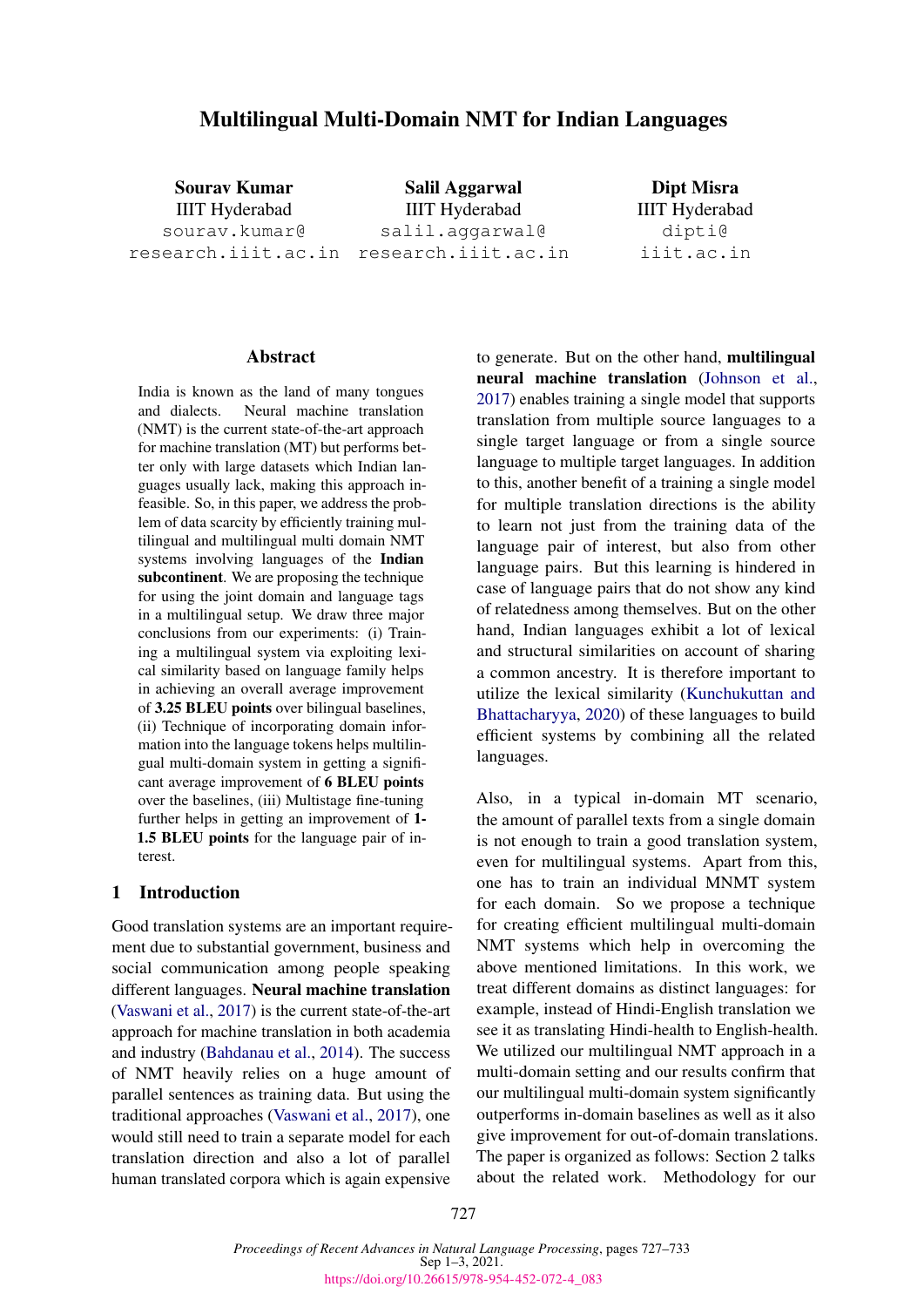experiments is explained in Section 3, followed by experimental details and results in Section 4 and Section 5 respectively. All the conclusions and the future work have been briefly discussed in Section 6.

## 2 Related Work

Due to simplicity, generality and effectiveness of Neural Machine Translation (NMT), it has become the most prominent approach to machine translation [\(Luong et al.,](#page-6-3) [2015;](#page-6-3) [Bahdanau et al.,](#page-5-0) [2014;](#page-5-0) [Johnson et al.,](#page-6-1) [2017;](#page-6-1) [Wu et al.,](#page-6-4) [2018;](#page-6-4) [Vaswani et al.,](#page-6-0) [2017\)](#page-6-0). Basic training procedure of NMT does not work well with only a handful of bilingual data [\(Koehn and Knowles,](#page-6-5) [2017\)](#page-6-5), while collecting bilingual resources is arduous for Indian languages. A lot of experiments have been made to improve the quality of translation mainly including exploiting monolingual data range from back translation [\(Sennrich et al.,](#page-6-6) [2015\)](#page-6-6), dual learning [\(Xia et al.,](#page-6-7) [2016\)](#page-6-7) to Unsupervised MT [\(Artetxe et al.,](#page-5-1) [2017;](#page-5-1) [Lample et al.,](#page-6-8) [2017\)](#page-6-8). On the other hand, many tried to exploit parallel data of other high resource languages [\(Zoph et al.,](#page-6-9) [2016;](#page-6-9) [Firat et al.,](#page-5-2) [2017;](#page-5-2) [Johnson](#page-6-1) [et al.,](#page-6-1) [2017;](#page-6-1) [Kocmi and Bojar,](#page-6-10) [2018\)](#page-6-10) to either pretrain the network or jointly learn the representation.

Recently multilingual NMT has drawn more attention by several research groups. For instance, [Firat et al.](#page-5-3) [\(2016\)](#page-5-3) modify the current state-ofthe-art attention NMT approach by introducing a many-to-many system, which still relied upon separate encoders and decoders for each language along with a shared attention mechanism. In contrast, [Johnson et al.](#page-6-1) [\(2017\)](#page-6-1) and [Ha et al.](#page-5-4) [\(2016\)](#page-5-4) both introduce a simple method for training a single-model multilingual NMT system, which does not require any modifications to the NMT encoder-decoder architecture of the system. The main difference is that [Johnson et al.](#page-6-1) [\(2017\)](#page-6-1) added target language identifying token in the beginning of each source sentence of the training data and [Ha](#page-5-4) [et al.](#page-5-4) [\(2016\)](#page-5-4) added a language identifying token to each subword unit and apply this pre-processing to both source and target sentences of the training data. Both aims at exploiting many different languages rather than focusing on language relatedness and observes that only the many-to-one paradigm can achieve better translation results than the individually trained models. For the other

two paradigms, there are various degrees of quality degradation. Also [Vertan and von Hahn](#page-6-11) [\(2013\)](#page-6-11) has put some efforts in tackling efficient NMT system in low-resource settings by considering language relatedness.

Apart from this, researchers have also explored the area of domain adaptation for NMT [\(Chu and Wang,](#page-5-5) [2018\)](#page-5-5) and reported significant improvements. [\(Tars and Fishel,](#page-6-12) [2018;](#page-6-12) [Kobus et al.,](#page-6-13) [2016\)](#page-6-13) explored multi-domain Neural machine translation for single language by adding the domain token to the input sentence.

So, we put our efforts in exploring the system performance when multilingualism is combined with multi-domain systems for major Indian languages.

## 3 Methodology

India is a land of diverse languages. It has many languages on the basis of regional diversities, and mainly divided into Indo-Aryan and Dravidian families. A universal characteristic of Indian languages is their complex morphology. Indian languages depict unique characteristics following default sentence structure as subject object verb (SOV) and relatively free word order. These languages also share many common words which have the same root and meaning. However they use different scripts derived from the ancient Brahmi script [\(Kunchukuttan and Bhattacharyya,](#page-6-2) [2020\)](#page-6-2), but correspondences can be established between equivalent characters across scripts. So, we exploited lexical similarity for efficient MNMT. Also, in order to incorporate multiple domains into our multilingual system, we also introduced the technique of representing the domain as a new language.

## 3.1 Exploiting Lexical Similarity

Unlike the original multilingual NMT [\(Johnson](#page-6-1) [et al.,](#page-6-1) [2017\)](#page-6-1) which aims at exploiting many different languages rather than focusing on language similarity. Thus, to exploit the language relatedness we efficiently combined the two different approaches namely Unified Transliteration and Subword Segmentation to ensure that there is a sufficient overlap between the vocabularies of the related languages.

## 3.1.1 Unified Transliteration

Since the languages involved in the models have different orthographies and relatedness among each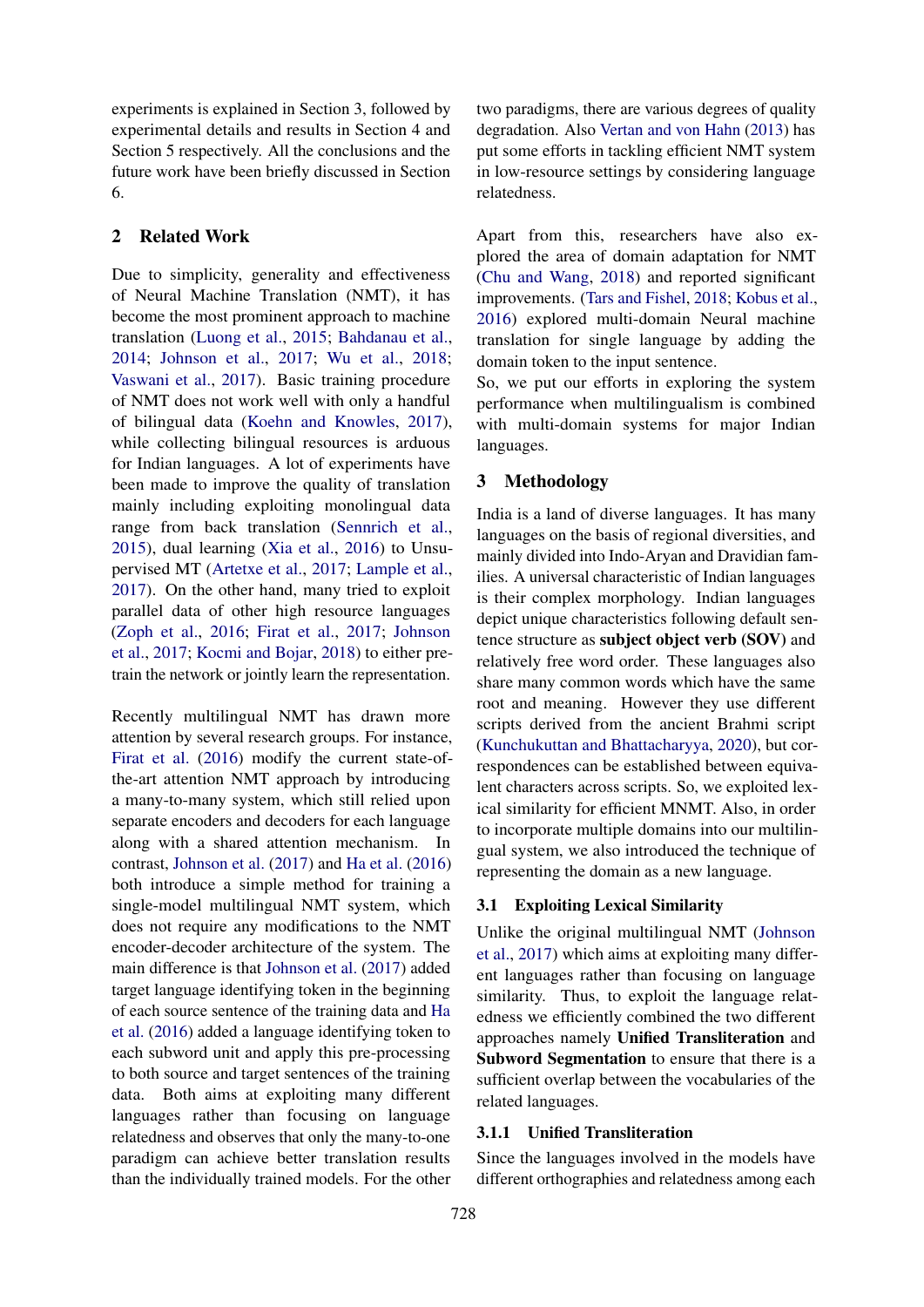

Figure 1: Multilingual Multi-Domain NMT Pipeline

other, also Indo-Aryan and Dravidian family languages don't share many common characteristics, thus in the data processing one can map these two different language families into two different common orthographies. In order to achieve this, we transliterated all the Indian language into a common script based upon their family groups using the Indic NLP library [\(Kunchukuttan,](#page-6-14) [2020\)](#page-6-14). Indo-Aryan languages were transliterated to Hindi (Devnagri script) while Dravidian languages were transliterated to Tamil (Abugida script) to share the same surface form within their family. This unified transliteration is a string homomorphism, replacing characters in all the languages to the desired script.

#### 3.1.2 Subword Segmentation

Most of the Indian languages are derived from the common ancient Brahmi script and share many common words at the root level. To do so, we used Byte Pair Encoding (BPE) [\(Sennrich et al.,](#page-6-6) [2015\)](#page-6-6) to break words into subwords. Also, BPE merge rules not only find the common subwords between two related languages but it also ensures consistency of segmentation among each considered language pair. We are learning the BPE rules by combining all the languages on the source and the target side respectively, thus further applying these rules for segmenting the corpora. This finally results in increasing the vocabularies overlap among the languages that we made share the same surface form by transliterating into a common desired script.

#### 3.2 Multilingual and Multi-Domain Systems

Multilingual model enables us to translate to and from multiple languages using a shared word

piece vocabulary, which is significantly simpler than training a different model for each language pair. [Johnson et al.](#page-6-1) [\(2017\)](#page-6-1) introduced a "language flag" based approach that shares the attention mechanism and a single encoder-decoder network to enable multilingual models. A language flag or token is part of the input sequence to indicate which direction to translate to. The decoder learns to generate the target given this input. This approach has been shown to be simple, effective and forces the model to generalize across language boundaries during training. It is also observed that when language pairs with little available data and language pairs with abundant data are mixed into a single model, translation quality on the low resource language pair is significantly improved.

Multi-domain model is a single model that supports multiple domains in one model and also allows switching between the domains when translating. Similar to [Johnson et al.](#page-6-1) [\(2017\)](#page-6-1), [Tars](#page-6-12) [and Fishel](#page-6-12) [\(2018\)](#page-6-12) explored Multi-Domain Neural Machine Translation for single language by adding the domain token to the input sentence instead of the language token.

#### 3.3 Multilingual Multi-Domain Systems

A lot of research areas have been explored separately for multilingual as well as Multi domain systems. But no work has been done on combining both these approaches for the Indian languages. To the best of our knowledge, this is the first time efforts have been made in combining these two techniques for the NMT systems trained for Indian languages. So in this paper, we present our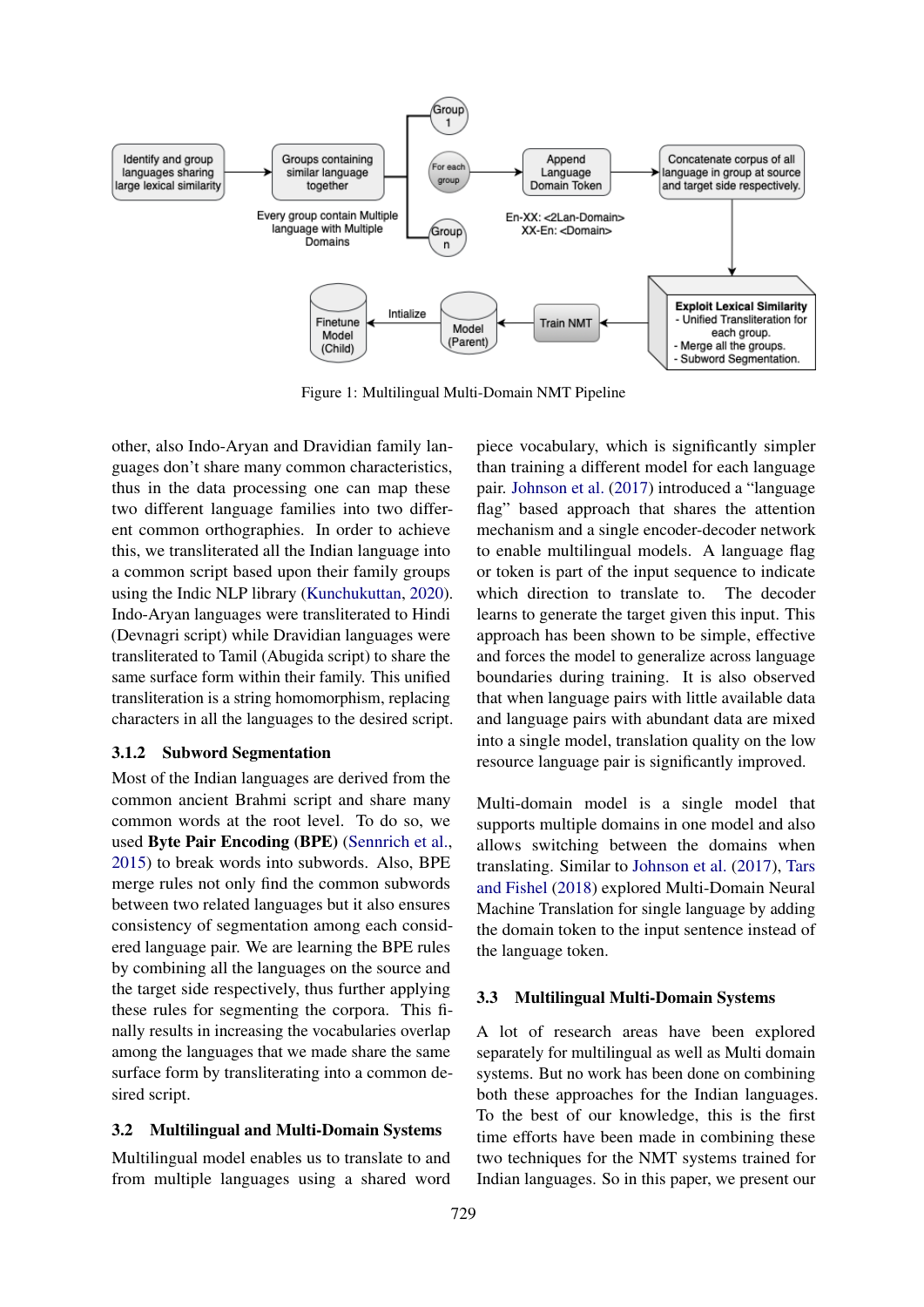|             |                                      |  |  | Data En-hi En-pa En-gu En-mr En-bn En-or En-kn En-ml En-ta En-te       |  |  |  |  |  |  |  |
|-------------|--------------------------------------|--|--|------------------------------------------------------------------------|--|--|--|--|--|--|--|
|             |                                      |  |  | <b>PMI</b> 50349 28294 41578 28794 23306 31966 28901 26916 32638 33380 |  |  |  |  |  |  |  |
| <b>ILCI</b> | 44601 (Except or and kn; Include ko) |  |  |                                                                        |  |  |  |  |  |  |  |

Table 1: Training Dataset Statistics

technique of training a multilingual multi-domain system using the same traditional encoder-decoder architecture with shared attention mechanism. To do so, we introduced a special token technique which incorporates the knowledge of the language as well as the domain. The core idea is to treat *'domains as distinct languages'* while training multilingual multi-domain systems. The pipeline for our technique can be seen in Figure 1.

For efficiently exploiting the language relatedness, we are first identifying and grouping the languages based on their lexical similarities with each other. In our case of Indian languages, all of the languages were first divided into 2 groups namely Indo Aryan and Dravidian. For each group, we appended our special token  $\langle 2\text{Lan-Domain}\rangle$ for one to many systems and  $\langle$ **Domain** $\rangle$  token for many to one systems. Then each group is being transliterated to a common script. For our purpose, Indo aryan languages were transliterated into Hindi while Dravidian languages were transliterated into Tamil. Then to increase vocabulary overlap amongst related languages at root word level, we are using BPE as discussed in Section 3.2. Further, we used this model learning for multistage fine tuning.

#### 3.3.1 Multistage Fine Tuning

In the normal transfer learning [Zoph et al.](#page-6-9) [\(2016\)](#page-6-9) approach for NMT, the parent model is trained on a single high-resource language pair which may or may not be related to the child language pair of interest. To the best of our knowledge, previous transfer learning approaches for Indian languages do not exploit parallel data from multiple languages and domains. However, learning from multiple languages and domains can result in better knowledge transfer. Therefore, in this work, we propose a new transfer learning approach called as *'Multistage Transfer Learning'* to enable the low-resource languages to efficiently learn from multiple related languages as well as domains which may or may not be high-resourced. In this approach, the parent model is our multilingual multi-domain NMT system and after pre training

the parent model, the child model is initialized with parent model parameters and is then fine-tuned multiple times.

The proposed approach delivers better results than multilingual multi-domain NMT because adding more languages and domains into one model may result in better knowledge transfer but it can also result in ambiguities between different languages and domains at the inference time. Accordingly, a multilingual multi-domain NMT system fine-tuned can potentially remove all the inconsistencies at the inference time. For the scope of this paper, we have performed multistage fine tuning in three different scenarios : (i) single domain multiple language, (ii) multiple domain single language and (iii) single domain single language.

### 4 Experimental Settings

### 4.1 Dataset

In our experiments, we are using the multi parallel corpus of two completely different domains namely PMI (Prime Minister of India) [\(Haddow](#page-5-6) [and Kirefu,](#page-5-6) [2020\)](#page-5-6) which contains the news domain aligned sentences and ILCI (Indian Language Corpora Initiative) [\(Jha,](#page-5-7) [2010\)](#page-5-7) which is a combination of health as well as tourism domain sentences. ILCI corpus contains translation of the same sentence in every language pair but PMI contains roughly 60% of common sentences being translated to all language pairs, where Hindi being the high resource language.

### 4.2 Data Preprocessing

We also noticed the ILCI corpus contains a lot of misalignments and empty translations, so we put our efforts in cleaning the entire corpus maintaining multi parallelism. We ended up in removing 3099 sentences from the corpus. Training data set statistics of both the data sets are mentioned in Table 1. All of our experiments were tested on 1870 sentences from ILCI and 2390 from the PMI corpus with validation data of 500 from both. We also made sure that there is no overlap between the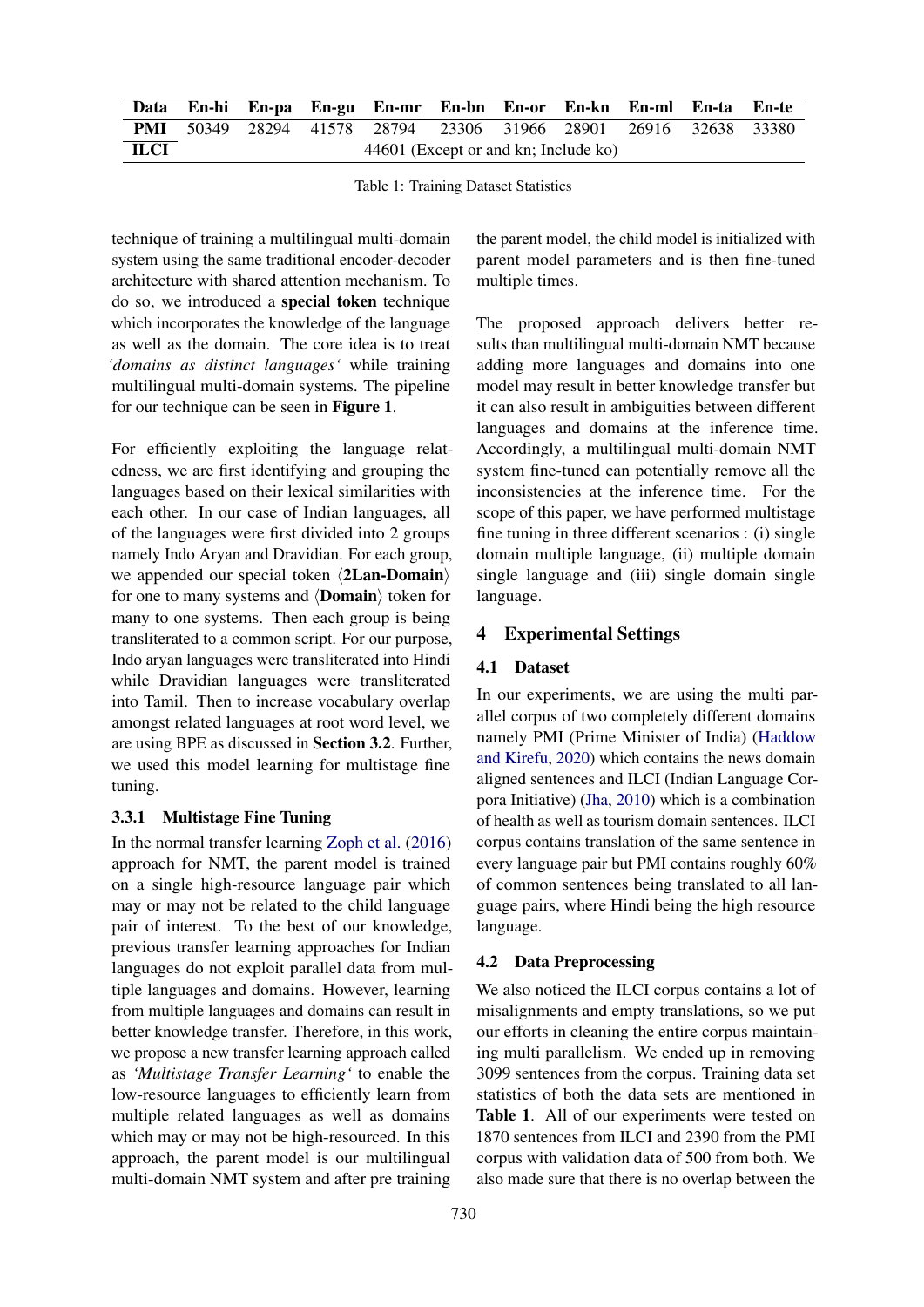| Type                                       |       |       |       | En-hi En-pa En-gu En-mr En-bn En-or En-kn En-ml En-ta En-te |       |                |                          |       |      |      |
|--------------------------------------------|-------|-------|-------|-------------------------------------------------------------|-------|----------------|--------------------------|-------|------|------|
| <b>Bilingual Baseline</b>                  | 23.21 | 18.26 | 15.46 | 7.07                                                        | 5.25  | 8.32           | 8.67                     | 4.63  | 532  | 6.12 |
| Mutli Domain Bilingual Baseline            | 24.48 | 19.41 | 16.23 | 8.37                                                        | 6.36  | $\blacksquare$ | $\overline{\phantom{a}}$ | 4.86  | 6.09 | 6.75 |
| Multilingual                               | 28.01 | 26.14 | 20.80 | 13.51                                                       | 10.45 | 14.71          | 15.02                    | 9.05  | 9.26 | 8.25 |
| Multilingual Multi Domain                  | 28.45 | 26.30 | 21.06 | 14.53                                                       | 10.88 | 14.98          | 15.37                    | 9.92  | 9.83 | 7.93 |
| Multilingual Multi Domain with Token 29.29 |       | 27.29 | 21.86 | 14.57                                                       | 11.04 | 15.53          | 15.79                    | 10.16 | 9.88 | 8.67 |

|  |  |  | Table 2: PMI results (En-XX) |
|--|--|--|------------------------------|
|--|--|--|------------------------------|

| <b>Type</b>                          | En-hi | En-ur  |       |       | En-pa En-gu En-mr En-bn En-ko |       |        | En-ml En-ta En-te |      |       |
|--------------------------------------|-------|--------|-------|-------|-------------------------------|-------|--------|-------------------|------|-------|
| <b>Bilingual Baseline</b>            | 22.65 | 21.01  | 18.60 | 14.45 | 10.08                         | 12.15 | 8.28   | 3.29              | l 97 | 5.06  |
| Multi Domain Bilingual Baseline      | 23.64 | $\sim$ | 19.52 | 16.48 | 10.95                         | 13.79 | $\sim$ | 4.42              | 3.04 | 6.23  |
| Multilingual                         | 27.02 | 22.32  | 23.08 | 21.5  | 14.08                         | 16.79 | 14.41  | 6.19              | 5.18 | 9.36  |
| Multilingual Multi Domain            | 28.06 | 21.37  | 23.19 | 22.51 | 15.26                         | 17.14 | 14.52  | 5.80              | 5.59 | 9.88  |
| Multilingual Multi Domain with Token | 29.26 | 26.47  | 24.66 | 23.23 | 15.34                         | 18.12 | 15.46  | 6.72              | 5.87 | 10.58 |

Table 3: ILCI results (En-XX)

test and training set of PMI corpus. We used the Moses [\(Koehn et al.,](#page-6-15) [2007\)](#page-6-15) toolkit for tokenization and cleaning the English side of the data and we used the Indic NLP library [\(Kunchukuttan,](#page-6-14) [2020\)](#page-6-14) for the normalization, tokenization and transliteration for the Indian languages. In all cases, we used BPE segmentation with 12k merge operations as described in Section 3.1.2

### 4.3 Training and Evaluation Details

For all of our experiments, we use the OpenNMTpy [\(Klein et al.,](#page-6-16) [2017\)](#page-6-16) toolkit. We used the Transformer model with 6 layers in both the encoder and decoder, each with 512 hidden units. The word embedding size is set to 512 with 8 heads. The training is done in batches of maximum 4096 tokens at a time with dropout set to 0.3. We use the Adam [\(Kingma and Ba,](#page-6-17) [2014\)](#page-6-17) optimizer to optimize model parameters. We validate the model every 5,000 steps via BLEU [\(Papineni et al.,](#page-6-18) [2002\)](#page-6-18) and perplexity on the development set. We are training all of our NMT models with early stopping criteria based on validation set accuracy. During testing, we rejoin the translated BPE segments and convert the translated sentences back to their original language scripts. Finally, we evaluate the accuracy of our translation models using BLEU.

#### 5 Results and Analysis

We report the results of bilingual baseline, multi-domain bilingual baseline, multilingual, multilingual multi-domain and multilingual multi-domain with special tokens for both the translation directions, XX-En and En-XX (where XX denotes Indian Languages). Later, we also compared the results of multistage fine tuning with the above experiments for one language from each family.

Table 2 and 3 shows our main results for English to Indian languages (En-XX) translation direction for PMI and ILCI corpus respectively. In both the cases, we observed that our multilingual model shows significant improvements over the baseline, increasing average BLEU score of 5 and 4 respectively. The reason behind this is that in the En-XX direction, language flags are used on the source side which then helps the decoder to identify the direction it translates to.

Table 4 and 5 shows our main results for Indian languages to English (XX-En) translation direction for PMI and ILCI corpus respectively. In the case of the ILCI dataset, we do not observe any significant improvements. The reason for this might be the multi parallel nature of the ILCI dataset where each English sentence on the target side appears multiple times in the model, thereby creating ambiguities in the model. But for the case of the PMI dataset, we observed an average improvement of 6 BLEU points, mainly due to large improvements in low resource languages. The reason for the increase in BLEU score for PMI is that the distribution of data is not uniform. Some of the languages in PMI corpus are low-resource as compared to others thus allowing other high resource languages to assist in the learning process for low resource languages thus removing the ambiguity. We also showed that the results of the multilingual multi-domain system with our special language domain outperforms the without token case for both the domains giving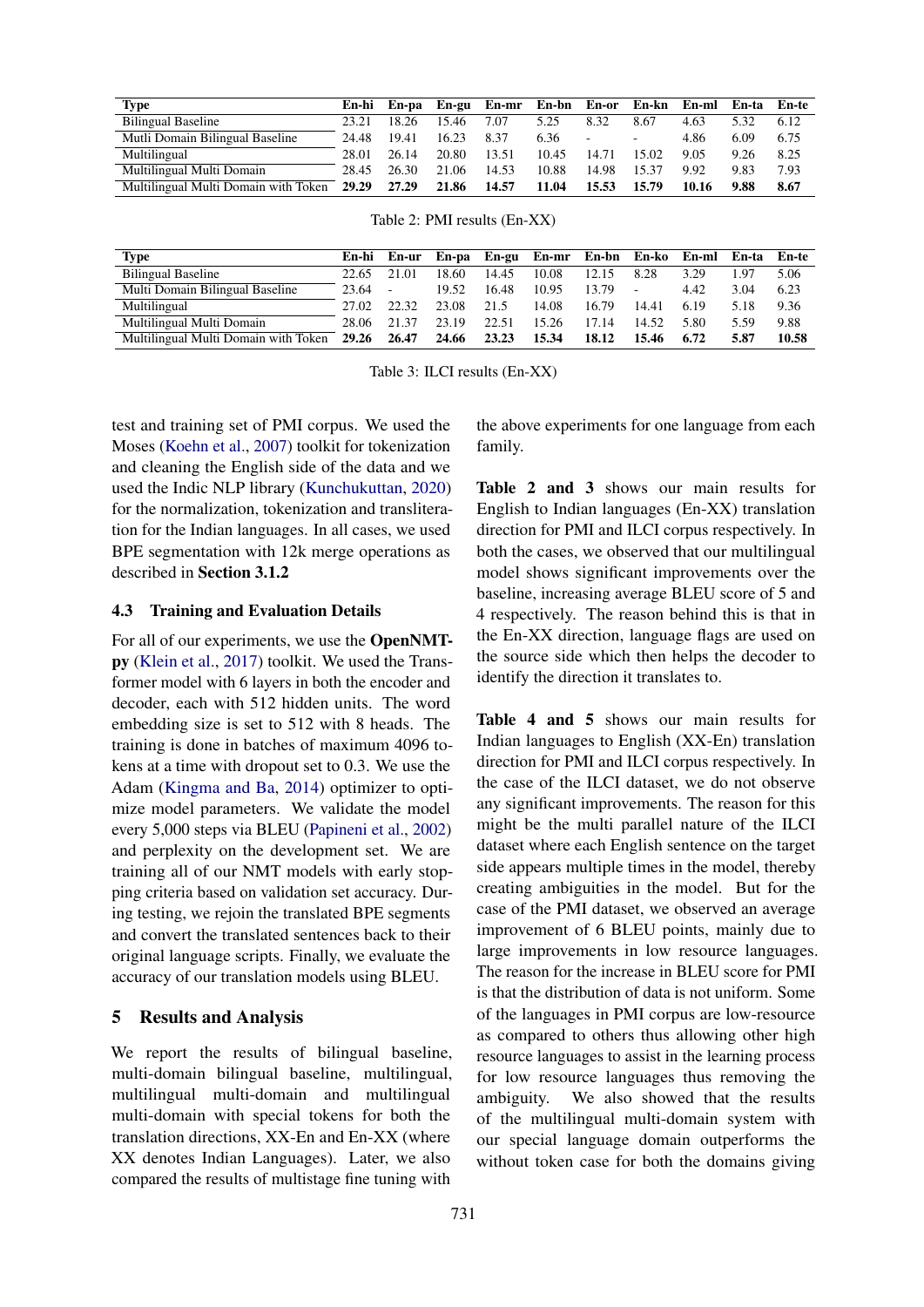| Type                                             | Hi-en | Pa-en |       | Gu-en Mr-en Bn-en Or-en Kn-en Ml-en Ta-en Te-en |             |       |        |       |       |       |
|--------------------------------------------------|-------|-------|-------|-------------------------------------------------|-------------|-------|--------|-------|-------|-------|
| <b>Bilingual Baseline</b>                        | 24.69 | 19.80 | 20.16 | 11.70                                           | 10.25       | 13.80 | 13.32  | 11.30 | 9.82  | 13.39 |
| Multi Domain Bilingual Baseline                  | 25.78 | 21.09 | 22.75 | 13.22                                           | $12.11 - -$ |       | $\sim$ | 13.63 | 11.08 | 14.45 |
| Multilingual                                     | 26.63 | 24.41 | 24.11 | 19.62                                           | 17.37       | 20.28 | 21.14  | 19.01 | 18.44 | 19.91 |
| Multilingual Multi Domain                        | 29.54 | 27.12 | 26.00 | 21.30                                           | 18.63       | 21.46 | 22.40  | 19.91 | 20.04 | 20.81 |
| Multilingual Multi Domain with Token 31.04 28.89 |       |       | 28.39 | 22.92                                           | 19.46       | 22.94 | 23.95  | 21.48 | 21.01 | 22.24 |

|  |  |  | Table 4: PMI results (XX-En) |
|--|--|--|------------------------------|
|--|--|--|------------------------------|

| Type                                       | Hi-en | Ur-en | Pa-en |       | Gu-en Mr-en Bn-en Ko-en |       |                          | Ml-en Ta-en |       | Te-en |
|--------------------------------------------|-------|-------|-------|-------|-------------------------|-------|--------------------------|-------------|-------|-------|
| <b>Bilingual Baseline</b>                  | 24.08 | 20.14 | 21.14 | 18.10 | 15.46                   | 14.87 | 12.65                    | 7.51        | 5.11  | 10.81 |
| Multi Domain Bilingual Baseline            | 25.45 |       | 22.53 | 19.34 | 17.00                   | 16.11 | $\overline{\phantom{a}}$ | 9.78        | 6.65  | 12.83 |
| Multilingual                               | 18.40 | 15.52 | 16.59 | 16.98 | 15.67                   | 13.93 | 13.99                    | 10.33       | 835   | 12.65 |
| Multilingual Multi Domain                  | 19.41 | 15.80 | 17.09 | 17.30 | 15.85                   | 14.32 | 14.29                    | 10.51       | 893   | 13.42 |
| Multilingual Multi Domain with Token 23.21 |       | 18.42 | 20.62 | 21.04 | 19.52                   | 17.61 | 16.85                    | 12.45       | 10.09 | 15.55 |

Table 5: ILCI results (XX-en)

an average improvement of 1.5 Bleu points in the En-XX direction and 4 BLEU points in XX-En direction over a normal multilingual system. We also experimented the Multistage Fine tuning for Punjabi and Tamil following the above three different scenarios mentioned above in Section 3.3.1 and observed an improvement within 1 - 1.5 BLEU points over the multilingual multi-domain system.

### 6 Conclusions and Future Work

In this paper, we explored different effective methods to exploit parallel data from multiple related languages and domains to improve the translation between Indian languages and English. Our results show that the multilingual models accuracy depends upon the type of dataset in hand. As we observed in the case of PMI and ILCI, multilingual models trained on the PMI dataset increased our average BLEU score while the model trained on the ILCI dataset decreased the BLEU score due to increase in ambiguity. We then introduced multilingual multi-domain models and observed that this idea helps in removing the ambiguity we faced in the multilingual system using multi parallel data for training thus improving the translation quality by showing improvements in BLEU scores. In this work, we also introduced a new technique of adding a domain as a separate language by modifying the language token to language domain token. Our experiments also confirm that this new technique always outperforms all the models we discussed above. At last, we also explored the concept of Multistage Fine Tuning in which we transfer the learning of the parent model to the child in multiple stages. In future, we would like to work on

effective techniques to exploit monolingual data and parallel data from other languages together to improve the translation quality. Also, we will try to generalize this idea of exploiting the related languages to other NLP related applications like sentiment analysis.

#### References

- <span id="page-5-1"></span>Mikel Artetxe, Gorka Labaka, Eneko Agirre, and Kyunghyun Cho. 2017. Unsupervised neural machine translation. *arXiv preprint arXiv:1710.11041*.
- <span id="page-5-0"></span>Dzmitry Bahdanau, Kyunghyun Cho, and Yoshua Bengio. 2014. Neural machine translation by jointly learning to align and translate. *arXiv preprint arXiv:1409.0473*.
- <span id="page-5-5"></span>Chenhui Chu and Rui Wang. 2018. A survey of domain adaptation for neural machine translation. *arXiv preprint arXiv:1806.00258*.
- <span id="page-5-3"></span>Orhan Firat, Kyunghyun Cho, and Yoshua Bengio. 2016. Multi-way, multilingual neural machine translation with a shared attention mechanism. *arXiv preprint arXiv:1601.01073*.
- <span id="page-5-2"></span>Orhan Firat, Kyunghyun Cho, Baskaran Sankaran, Fatos T Yarman Vural, and Yoshua Bengio. 2017. Multi-way, multilingual neural machine translation. *Computer Speech & Language*, 45:236–252.
- <span id="page-5-4"></span>Thanh-Le Ha, Jan Niehues, and Alexander Waibel. 2016. Toward multilingual neural machine translation with universal encoder and decoder. *arXiv preprint arXiv:1611.04798*.
- <span id="page-5-6"></span>Barry Haddow and Faheem Kirefu. 2020. [PMIndia – A](http://arxiv.org/abs/2001.09907) [Collection of Parallel Corpora of Languages of India.](http://arxiv.org/abs/2001.09907) *arXiv e-prints*, page arXiv:2001.09907.
- <span id="page-5-7"></span>Girish Nath Jha. 2010. The tdil program and the indian langauge corpora intitiative (ilci). In *LREC*.